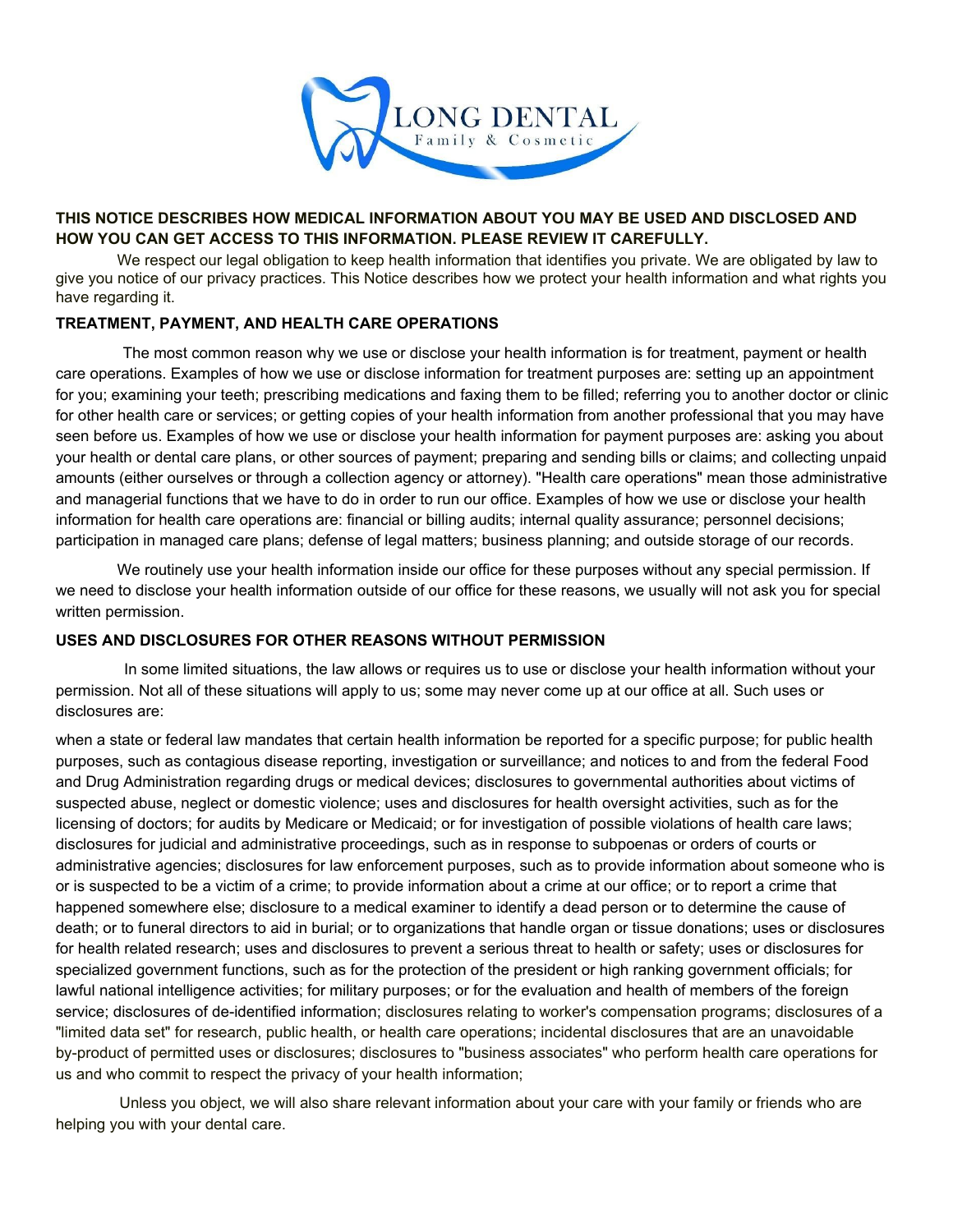#### **APPOINTMENT REMINDERS**

We may call, text, or email to remind you of scheduled appointments, or that it is time to make a routine appointment. We may also call, text, or email to notify you of other treatments or services available at our office that might help you. Unless you tell us otherwise, we may mail you an appointment reminder, and/or leave you a reminder message on your voicemail or with someone who answers your phone if you are not home.

#### **OTHER USES AND DISCLOSURES**

We will not make any other uses or disclosures of your health information unless you sign a written "authorization form." The content of an "authorization form" is determined by federal law. Sometimes, we may initiate the authorization process if the use or disclosure is our idea. Sometimes, you may initiate the process if it's your idea for us to send your information to someone else. Typically, in this situation you will give us a properly completed authorization form, or you can use one of ours. If we initiate the process and ask you to sign an authorization form, you do not have to sign it. If you do not sign the authorization, we cannot make the use or disclosure. If you do sign one, you may revoke it at any time unless we have already acted in reliance upon it. Revocations must be in writing. Send them to the office contact person named at the beginning of this Notice.

## **YOUR RIGHTS REGARDING YOUR HEALTH INFORMATION**

The law gives you many rights regarding your health information. You can:

- Ask us to restrict our uses and disclosures for purposes of treatment (except emergency treatment), payment or health care operations. To ask for a restriction, send a written request to the office contact person at the address, fax or Email shown at the beginning of this Notice.
- Ask us to communicate with you in a confidential way, such as by phoning you at work rather than at home, by mailing health information to a different address, or by using Email to your personal Email address. We will accommodate these requests if they are reasonable, and if you pay us for any extra cost. If you want to ask for confidential communications, send a written request to the office contact person at the address, fax or Email shown at the beginning of this Notice.
- Ask to see or to get copies of your health information. By law, there are a few limited situations in which we can refuse to permit access or copying. For the most part, however, you will be able to review or have a copy of your health information within 30 days of asking us (or sixty days if the information is stored off-site). You may have to pay for copies in advance. If we deny your request, we will send you a written explanation, and instructions about how to get an impartial review of our denial if one is legally available. By law, we can have one 30 day extension of the time for us to give you access or copies if we send you a written notice of the extension. If you want to review or get copies of your health information, send a written request to the office contact person at the address, fax or Email shown at the beginning of this Notice.
- Ask us to amend your health information, if you think that it is incorrect or incomplete. If we agree, we will amend the information within 60 days from when you ask us. We will send the corrected information to persons who we know got the wrong information, and others that you specify. If we do not agree, you can write a statement of your position, and we will include it with your health information along with any rebuttal statement that we may write. Once your statement of position and/or our rebuttal is included in your health information, we will send it along whenever we make a permitted disclosure of your health information. By law, we can have one 30 day extension of time to consider request for amendment if we notify you in writing of the extension.

## **QUESTIONS AND COMPLAINTS**

If you want more information about our privacy practices or have questions or concerns, or if you are concerned that we may have violated your privacy rights, or you disagree with a decision we made about access to your health information or in response to a request you made to amend or restrict the use or disclosure of your health information or to have us communicate with you by alternative means or at alternative locations, you may complain to us using the contact information listed at the end of this Notice. You also may submit a written complaint to the U.S. Department of Health and Human Services. We will provide you with the address to file your complaint with the U.S. Department of Health and Human Services upon request. We also have a Privacy Officer appointed in our office to discuss with you any concerns you may have regarding your privacy rights.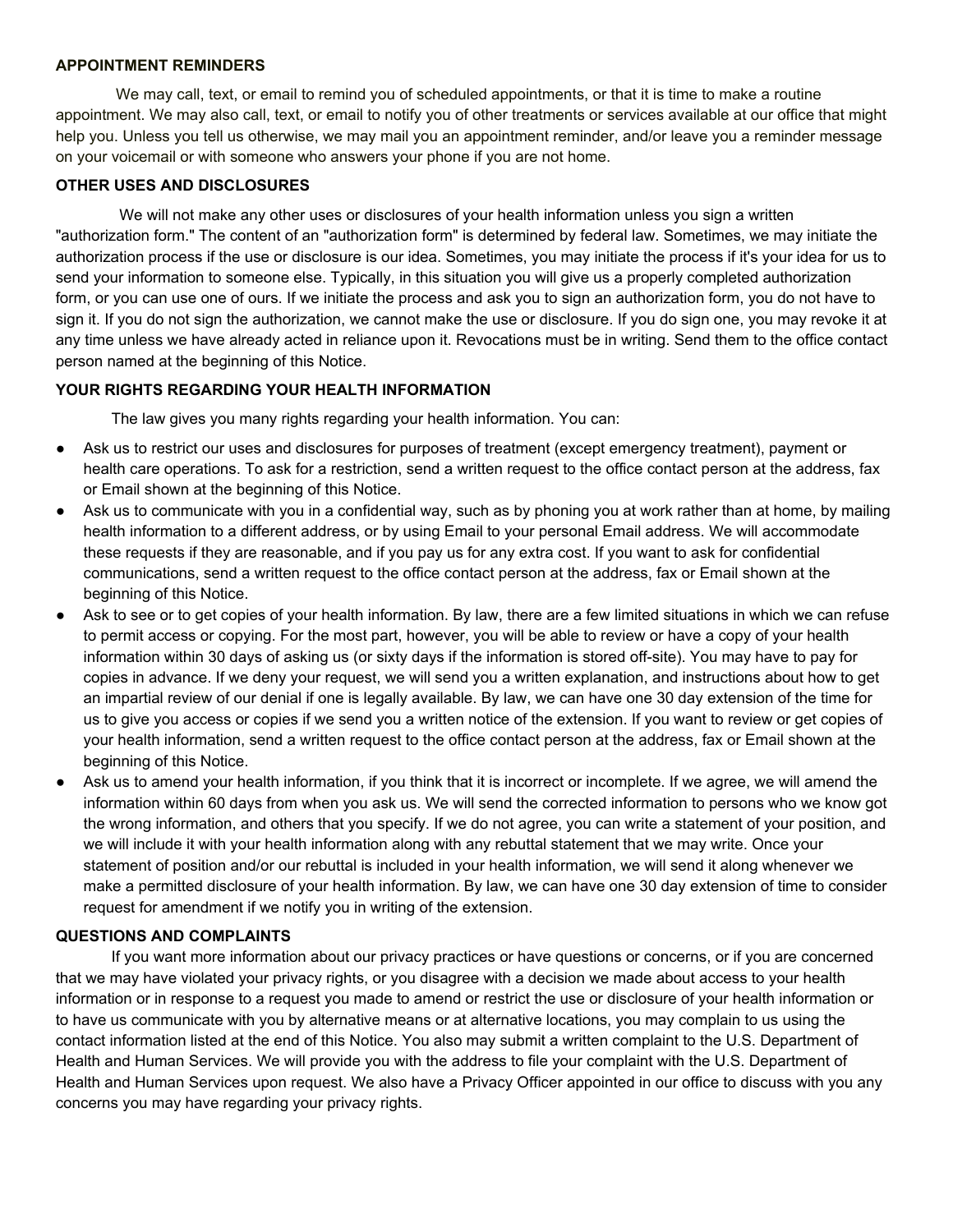# **PATIENT ACKNOWLEDGEMENT OF THE NOTICE OF PRIVACY PRACTICES AND CONSENT FOR USE AND DISCLOSURE OF PERSONAL HEALTH INFORMATION**



(You have the right to refuse to sign this acknowledgement)

Print Patient's Name\_\_\_\_\_\_\_\_\_\_\_\_\_\_\_\_\_\_\_\_\_\_\_\_\_\_\_\_\_\_

Date\_\_\_\_\_\_\_\_\_\_\_\_\_\_\_\_\_\_\_\_\_\_\_\_\_\_\_\_\_\_\_\_\_\_\_\_\_\_\_\_\_\_

I,\_\_\_\_\_\_\_\_\_\_\_\_\_\_\_\_\_\_\_\_\_\_\_\_\_\_\_\_\_\_\_\_\_\_\_\_\_, acknowledge that I (Signature of Patient or

Parent or Legal Guardian)

Have either received a copy of this office's NOTICE OF PRIVACY PRACTICES or that this office's NOTICE OF PRIVACY PRACTICES was made available to me to receive from Jacob R. Long DDS PLLC, Long Dental.

I,\_\_\_\_\_\_\_\_\_\_\_\_\_\_\_\_\_\_\_\_\_\_\_\_\_\_\_\_\_\_\_\_\_\_\_\_\_\_\_\_\_\_\_\_, (Signature of Patient or Parent or Legal Guardian)

 consent to the use and disclosure of my personal health information by your office for Treatment, Billing / Payment and Health care.

*Operations as outlined in the NOTICE OF PRIVACY PRACTICES.*

**For office use only**

\_\_\_\_\_\_\_\_\_\_\_\_\_\_\_\_\_\_\_\_\_\_\_\_\_\_\_\_\_\_\_\_\_\_\_\_\_\_\_\_\_\_\_\_\_\_\_\_\_\_\_\_\_\_\_\_\_\_\_\_\_\_\_\_\_\_\_\_\_

We attempted to obtain written acknowledgement of receipt of our Notice of Privacy Practices, but acknowledge could not be obtained because of:

- \_\_ Individual refusal to sign
- \_\_ Communication barrier prohibited obtaining the acknowledgement
- \_\_ An emergency situation prevented us from obtaining acknowledgement
- Other (please Specify):  $\Box$